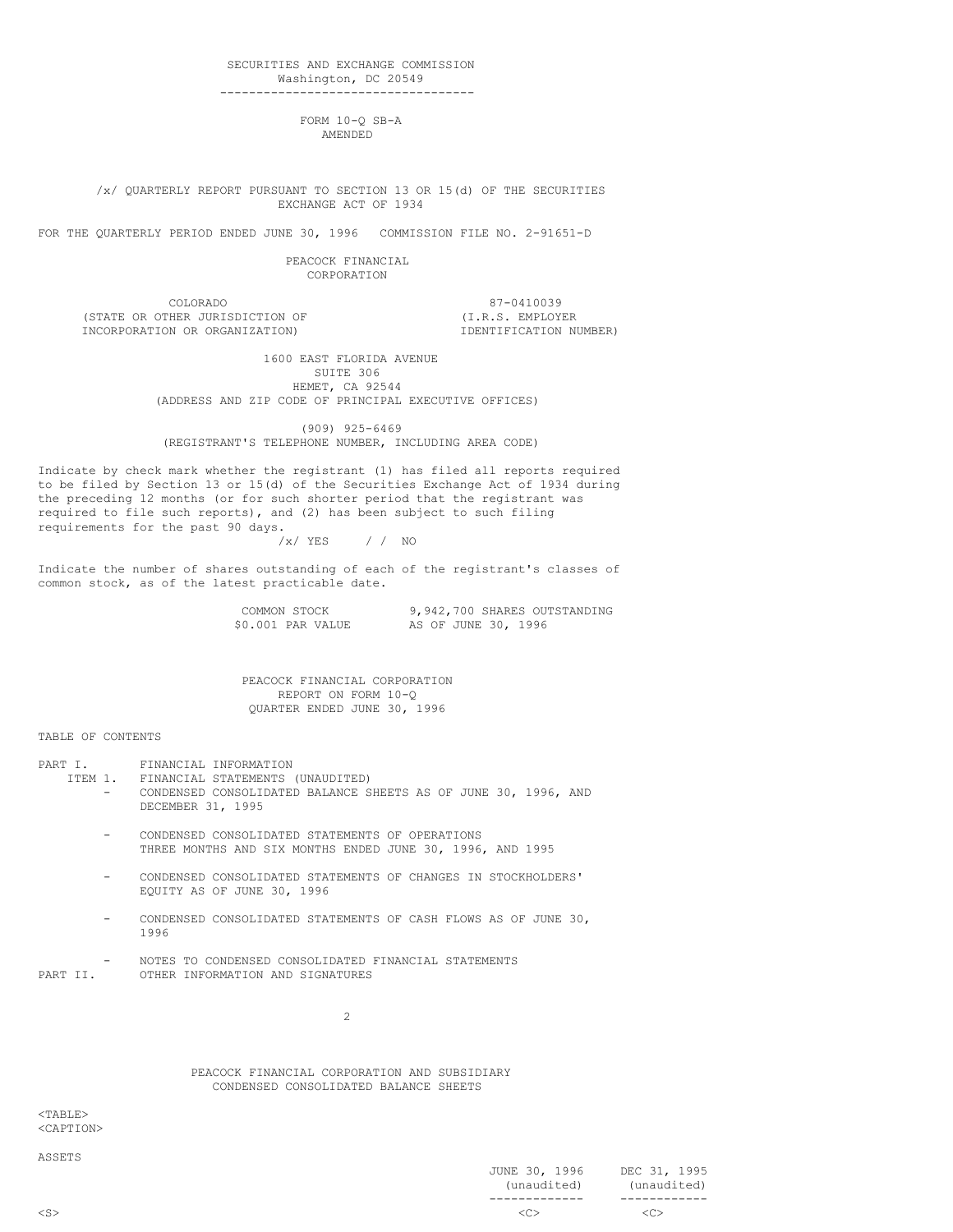|                                                                                                            | -------------                   | ------------                        |
|------------------------------------------------------------------------------------------------------------|---------------------------------|-------------------------------------|
| Total Assets                                                                                               | $$11, 253, 691$ $$10, 154, 869$ |                                     |
| Total Other Assets                                                                                         |                                 | 1,741,530 1,572,696                 |
| Other assets                                                                                               | 72,233                          | 38,179                              |
| Prepaid salary                                                                                             | 211,358                         | 208,358                             |
| Deferred charges                                                                                           | 54,910                          | 44,298                              |
| Intangible development costs<br>Investments in limited partnerships                                        | 1,221,499<br>$\sim$ 0           | 1,216,435<br>$\overline{0}$         |
| Notes Receivable - shareholders                                                                            | 60,000                          | $\sim$ 0                            |
| Notes Receivable - related parties                                                                         | 121,530                         | 65,426                              |
| Other assets                                                                                               |                                 |                                     |
| Net Fixed Assets                                                                                           | --------------                  | 9,029,475 8,271,475<br>------------ |
|                                                                                                            |                                 |                                     |
| Furniture and fixture, at cost, net of accumulated<br>depreciation of \$145,453 and \$144,261 respectively | 29,675                          | 33,324                              |
| Homebuilding and Development                                                                               | 697,531                         | $\Omega$                            |
| of \$721,243 and \$635,468 respectively                                                                    |                                 |                                     |
| depreciation                                                                                               |                                 | 8,302,269 8,238,151                 |
| Fixed Assets<br>Rental property, at cost, net of accumulated                                               |                                 |                                     |
|                                                                                                            | .                               |                                     |
| Total Current Assets                                                                                       | 482,686                         | 310,698                             |
| for bad debt                                                                                               | 940                             | 940                                 |
| Notes Receivable net of allowance                                                                          |                                 |                                     |
| Accounts Receivable                                                                                        | 415,000                         | 0                                   |
| Accounts Receivable - related parties                                                                      | 42,435                          | 42,165                              |
| Restricted cash                                                                                            | $\overline{0}$                  | 144,049                             |
| Cash and cash equivalents                                                                                  |                                 | \$24,311 \$123,544                  |
| Current assets:                                                                                            |                                 |                                     |

The accompanying notes are an integral part of these financial statements.

PEACOCK FINANCIAL CORPORATION AND SUBSIDIARY CONDENSED CONSOLIDATED BALANCE SHEETS (CONTINUED)

### $<$ TABLE $>$ <CAPTION>

# LIABILITIES AND EQUITY

|                                               | JUNE 30, 1996 DEC 31, 1995      | (unaudited) (audited) |
|-----------------------------------------------|---------------------------------|-----------------------|
| $<$ S>                                        | $<\infty$                       | $<<$ $>>$             |
| Current liabilities:                          |                                 |                       |
| Accounts Payable - Administrative             |                                 | \$144,748 \$114,395   |
| Other Current Liabilities - Administrative    |                                 | 76,775 87,027         |
| Lines of Credit                               | 69,178                          | 73,295                |
| Note payable to Stockholder                   |                                 | 16,857 16,857         |
| Current Liabilities - Administrative          |                                 | 307,558 291,574       |
|                                               |                                 |                       |
| Accounts Payable - Rental Properties          |                                 | 347,005 270,989       |
| Accounts Payable - Homebuilding               |                                 | $51,238$ \$0          |
| Other Current Liabilities - Rental Properties | 221,669 176,137<br>599.264 0    |                       |
| Homebuilding Loans Payable                    |                                 |                       |
| Notes payable - current portion               | 2, 191, 311 1, 905, 754         |                       |
| Current Liabilities - Rental and Homebuilding | 3, 410, 487 2, 352, 880         |                       |
| Total Current Liabilities                     | 3,718,045 2,644,454             |                       |
| Long-term liabilities                         |                                 |                       |
| Notes payable - Administration                |                                 | 406,794 470,468       |
| Notes payable - Rental Properties             | 8,051,291 8,209,446             |                       |
| Less Current Portion of Long-Term Liabilities | $(2, 191, 311)$ $(1, 923, 685)$ |                       |
| Total Long-term Debt                          | 6,266,774 6,395,127             |                       |
| Total Liabilities                             |                                 | 9,984,819 9,039,581   |

-------------- -------------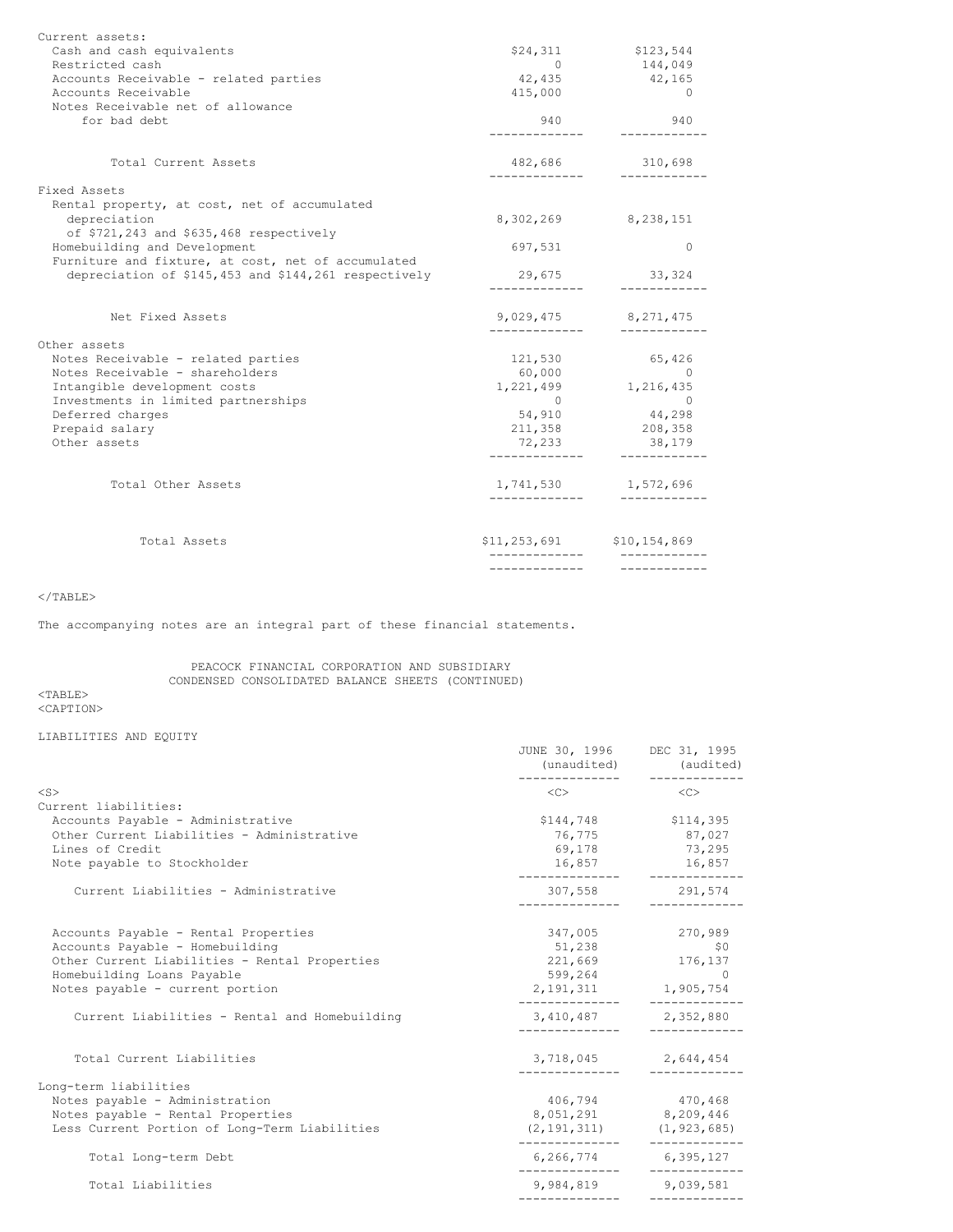| TOTAL LIABILITIES AND STOCKHOLDERS' EOUITY                                                                                                                                                                                                  | \$11,253,691                         | \$10,154,869                        |
|---------------------------------------------------------------------------------------------------------------------------------------------------------------------------------------------------------------------------------------------|--------------------------------------|-------------------------------------|
| Total Stockholders' Equity                                                                                                                                                                                                                  | 1,268,872                            | 1, 115, 288                         |
| STOCKHOLDERS' EQUITY<br>Common stock, 250,000,000 and Class A Preferred 10,000,000<br>authorized, par value \$.001 and \$.01; 9,942,700 Common<br>and 672,300 Class A Preferred issued<br>Additional paid-in capital<br>Accumulated deficit | 10,615<br>2,421,496<br>(1, 163, 239) | 3,256<br>2,326,899<br>(1, 214, 867) |
| COMMITMENTS AND CONTINGENCIES                                                                                                                                                                                                               |                                      |                                     |

The accompanying notes are an integral part of these financial statements.

### PEACOCK FINANCIAL CORPORATION AND SUBSIDIARY CONDENSED CONSOLIDATED STATEMENTS OF OPERATIONS

#### <TABLE> <CAPTION>

|                                       | SIX MONTHS ENDED JUNE 30,<br>1996<br>1995<br>------------<br>____________ |                              | 1996<br>___________                                    | THREE MONTHS ENDED JUNE 30,<br>1995<br>----------- |
|---------------------------------------|---------------------------------------------------------------------------|------------------------------|--------------------------------------------------------|----------------------------------------------------|
|                                       | (unaudited)                                                               | (unaudited)                  | (unaudited)                                            | (unaudited)                                        |
| $<$ S $>$                             | <<>                                                                       | <<                           | $<\infty$                                              | $<\infty$                                          |
| Revenues:                             |                                                                           |                              |                                                        |                                                    |
| Rental income                         | \$714,873                                                                 | \$594,989                    | \$352,604                                              | \$296,873                                          |
| Property management income            | 83,684                                                                    | 200,611                      | 8,130                                                  | 89,662                                             |
| Homebuilding administration income    | 54,360                                                                    | $\circ$                      | 54,360                                                 | $\circ$                                            |
| Homebuilding income                   | 422,127                                                                   | $\circ$                      | 422,127                                                | $\mathbf{0}$                                       |
| Administrative income                 | 750                                                                       | $\Omega$                     | 750                                                    | $\Omega$                                           |
| Commissions income                    | 26,823                                                                    | 29,065                       | 618                                                    | 29,065                                             |
| Other income                          | 437,075<br>------------                                                   | 9,130<br>____________        | 422,268<br>-----------                                 | (1, 374)<br>-----------                            |
| Total Revenues                        | 1,739,692<br>------------                                                 | 833,795<br>____________      | 1,260,857<br>___________                               | 414,226<br>------------                            |
| Expenses                              |                                                                           |                              |                                                        |                                                    |
| Depreciation and amortization         | 191,805                                                                   | 160,813                      | 104,838                                                | 79,242                                             |
| General and administrative            | 340,890                                                                   | 273,961                      | 180, 355                                               | 156,669                                            |
| Homebuilding Costs                    | 422,127                                                                   | $\sim$ 0                     | 422,127                                                | $\overline{0}$                                     |
| Property operation and administration | 361,897 316,714                                                           |                              | 177,758                                                | 171,892                                            |
|                                       | ------------                                                              | ------------                 | ___________                                            | -----------                                        |
| Total Expenses                        | 1,316,719<br>___________                                                  | 751,488<br>___________       | 885,078<br>___________                                 | 407,803<br>------------                            |
| Income (loss) from operations         | 422,973<br>-----------                                                    | 82,307<br>___________        | 375,779<br>------------                                | 6,423                                              |
| Other income (expense)                |                                                                           |                              |                                                        |                                                    |
| Interest income                       | 1,799                                                                     | 597                          | 563                                                    | 597                                                |
| Interest expense                      | -----------                                                               | ------------                 | $(372, 847)$ $(263, 000)$ $(206, 703)$<br>------------ | (82,080)<br>-----------                            |
| Total Other Income (Expense)          | (371, 048)<br>-----------                                                 | (262, 403)<br>___________    | (206, 140)<br>___________                              | (81, 483)                                          |
| Income (loss) before taxes            | 51,925                                                                    | (180, 096)                   | 169,639                                                | (75, 060)                                          |
| Income Taxes                          | (800)                                                                     | (800)                        | (800)                                                  | (800)                                              |
| Net income (loss)                     | -----------<br>\$51,125                                                   | ____________<br>(\$180,896)  | ___________<br>\$168,839                               | -----------<br>(\$75,860)                          |
|                                       | ___________<br>___________                                                | ------------<br>------------ | ___________<br>___________                             | ___________                                        |
| Net income (loss) per share           | \$0.01<br>-----------                                                     | (50.02)<br>___________       | \$0.02<br>___________                                  | (50.02)<br>-----------                             |
|                                       | -----------                                                               | -----------                  | -----------                                            | -----------                                        |

### $<$ /TABLE $>$

The accompanying notes are an integral part of these financial statements.

PEACOCK FINANCIAL CORPORATION AND SUBSIDIARY CONDENSED CONSOLIDATED STATEMENT OF STOCKHOLDERS' EQUITY

--------------------------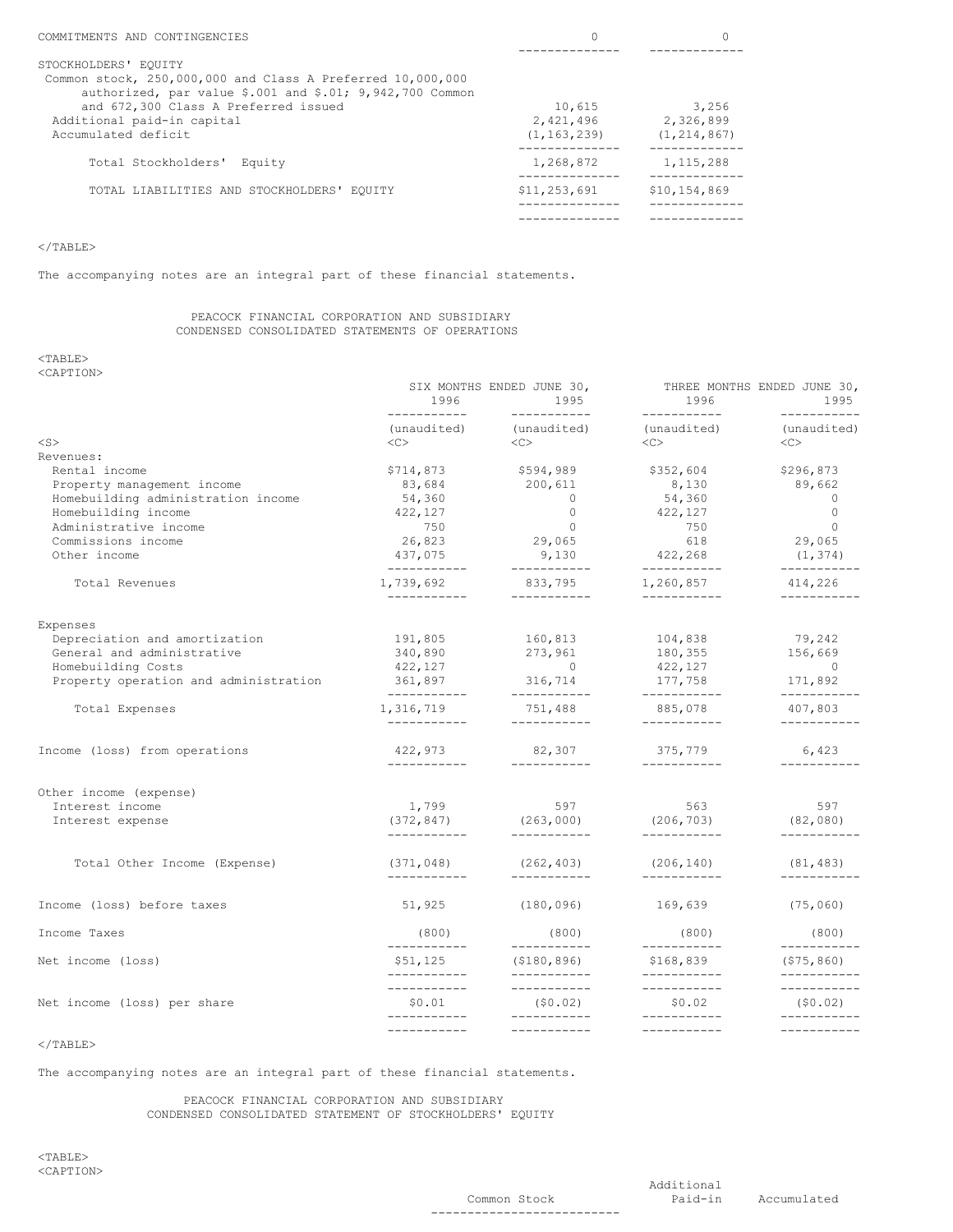|                                                                                                                                                        | Shares<br>____________                                 | Amount                    | Capital                            | Deficit                                |
|--------------------------------------------------------------------------------------------------------------------------------------------------------|--------------------------------------------------------|---------------------------|------------------------------------|----------------------------------------|
| $<$ S $>$<br>Balance, March 31, 1995                                                                                                                   | $\langle C \rangle$<br>\$3,186,150                     | < <c><br/>\$3,186</c>     | $\langle C \rangle$<br>\$2,241,455 | < <c><br/><math>(</math>\$667,582)</c> |
| Class A stock issued for services                                                                                                                      | 20,000                                                 | 20                        | 19,980                             |                                        |
| Class B stock issued for cash                                                                                                                          | 50,000                                                 | 50                        | 99,950                             |                                        |
| Accrued dividends                                                                                                                                      |                                                        |                           | (34, 486)                          |                                        |
| Net income (loss) for the period from<br>April 1, 1995 through December 31, 1995                                                                       |                                                        |                           |                                    | (547, 285)                             |
| Balance, December 31, 1995                                                                                                                             | 3,256,150                                              |                           | 3,256 2,326,899                    | (1, 214, 867)                          |
| (unaudited)<br>Class A stock turned in at time of merger<br>Common Stock issued at merger (restricted)<br>Common Stock issued at merger (unrestricted) | (2, 920, 000)<br>8,867,700 8,868 (83,088)<br>1,075,000 | $(2, 920)$ 2,920<br>1,075 | (1, 075)                           |                                        |
| Class B stock turned in at time of merger<br>Class A Preferred Stock issued at merger (restricted) 672,300                                             | (336, 150)                                             | (336)<br>672              | 336<br>(672)                       |                                        |
| Net income (loss) for the period from<br>January 1, 1996 through June 30, 1996                                                                         |                                                        |                           |                                    | 51,628                                 |
| Balance at June 30, 1996                                                                                                                               | 10,615,000                                             | \$10,615                  | \$2,421,496                        | (51, 163, 239)                         |
|                                                                                                                                                        | ------------<br>-----------                            |                           | ----------                         | ----------                             |

The accompanying notes are an integral part of these financial statements.

PEACOCK FINANCIAL CORPORATION AND SUBSIDIARY CONDENSED CONSOLIDATED STATEMENT OF CASH FLOWS

<TABLE> <CAPTION>

|                                                                            | SIX MONTHS ENDED |                            | THREE MONTHS |  |
|----------------------------------------------------------------------------|------------------|----------------------------|--------------|--|
| <b>ENDED</b>                                                               |                  | JUNE 30, JUNE 30, JUNE 30, |              |  |
| JUNE 30,                                                                   | 1996             | 1995                       | 1996         |  |
| 1995                                                                       |                  |                            |              |  |
| --------                                                                   |                  |                            |              |  |
|                                                                            | (unaudited)      | (unaudited)                | (unaudited)  |  |
| (unaudited)<br>$<$ S $>$<br><<                                             | $<<$ $>$         | $<\infty$                  | <<           |  |
| CASH FLOWS FROM OPERATING ACTIVITIES                                       |                  |                            |              |  |
| Net income (loss)<br>(575, 860)                                            | \$51,628         | $(5180, 896)$ $5169, 342$  |              |  |
| Adjustments to reconcile net earnings to net                               |                  |                            |              |  |
| cash provided by (used in) operating activities                            |                  |                            |              |  |
| Depreciation and amortization<br>79,242                                    | 191,805          | 160,813                    | 104,838      |  |
| Stock issued for Services                                                  |                  | $\overline{\phantom{a}}$   |              |  |
| Changes in operating assets and liabilities                                |                  |                            |              |  |
| (Increase) decrease in restricted cash<br>$\overline{\phantom{a}}$         | 144,049          |                            |              |  |
| Decrease (increase) in accounts and notes<br>receivable                    | (415,000)        | 161,431                    | (428, 868)   |  |
| 170,057<br>Decrease (increase) in accounts<br>receivable - related parties | (270)            | (51, 059)                  |              |  |
| Decrease (increase) in other assets<br>(138, 433)                          | (168, 834)       | (150, 459)                 | (496, 881)   |  |
| Increase (decrease) in accounts payable<br>9,726                           | 157,607          | (3, 016)                   | 112,857      |  |
| Increase (decrease) in other liabilities<br>(68, 527)                      | 35,280           | (58, 337)                  | 29,013       |  |
| Increase (decrease) in Homebuilding Loans                                  | 599,264          |                            | 599,264      |  |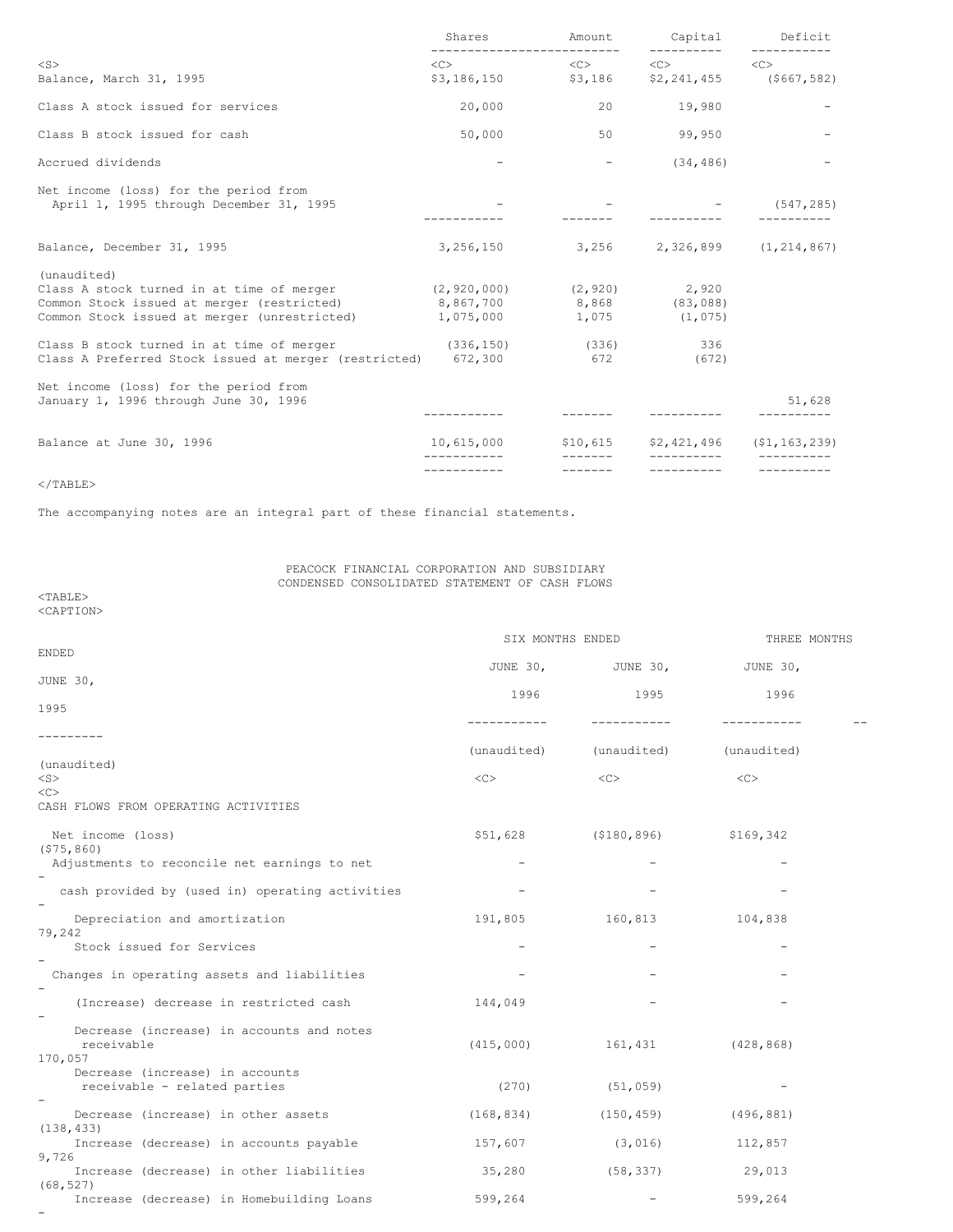|                                                                    | ----------- | -----------                                        | ----------- |  |
|--------------------------------------------------------------------|-------------|----------------------------------------------------|-------------|--|
|                                                                    |             |                                                    |             |  |
| Net cash provided (used) by<br>Operating activities<br>(23, 795)   | 595,529     | (121, 523)                                         | 89,565      |  |
| CASH FLOWS FROM INVESTING ACTIVITIES                               |             |                                                    |             |  |
| Purchase of property and equipment<br>(1,089,091)                  |             | $(949, 805)$ $(1, 099, 726)$ $(84, 711)$           |             |  |
| ---------                                                          |             |                                                    |             |  |
| Net cash provided (used) by<br>investing activities<br>(1,089,091) |             | $(949, 805)$ $(1, 099, 726)$ $(84, 711)$           |             |  |
| CASH FLOWS FROM FINANCING ACTIVITIES                               |             |                                                    |             |  |
| Repayment of notes payable                                         | 116,877     | $(12, 803)$ $(43, 645)$                            |             |  |
| Proceeds from long-term borrowings<br>1, 125, 207                  | 36,210      | 1,339,495                                          | $\circ$     |  |
| Proceeds from stock offerings<br>(2,000)                           | 101,956     | 5,000                                              | (5, 792)    |  |
| --------                                                           |             | -----------                                        |             |  |
| Net cash provided (used) by<br>financing activities<br>\$1,123,207 | ----------- | $$255,043$ $$1,331,692$ $($49,437)$<br>----------- |             |  |
| ---------                                                          |             |                                                    |             |  |

The accompanying notes are an integral part of these financial statements.

PEACOCK FINANCIAL CORPORATION AND SUBSIDIARY CONDENSED CONSOLIDATED STATEMENT OF CASH FLOWS

 $<sub>TABLE></sub>$ </sub> <CAPTION>

|                                  |             | SIX MONTHS ENDED | THREE MONTHS ENDED |             |  |
|----------------------------------|-------------|------------------|--------------------|-------------|--|
|                                  | JUNE 30     | JUNE 30          | JUNE 30,           | <b>JUNE</b> |  |
| 30 <sub>1</sub>                  |             |                  |                    |             |  |
|                                  | 1996        | 1995             | 1996               | 1995        |  |
|                                  | (unaudited) | (unaudited)      | (unaudited)        |             |  |
| (unaudited)                      |             |                  |                    |             |  |
|                                  |             |                  |                    |             |  |
| $ -$                             |             |                  |                    |             |  |
| $<$ S $>$                        | <<          | $<<$ C $>$       | <<                 | <<          |  |
| NET INCREASE IN CASH             | (599, 233)  | \$112,443        | (544, 583)         | \$10,321    |  |
|                                  |             |                  |                    |             |  |
| CASH AND CASH EQUIVALENTS AT     |             |                  |                    |             |  |
| BEGINNING OF YEAR                | 123,544     | 6,796            | 68,894             | 108,918     |  |
|                                  |             |                  |                    |             |  |
|                                  |             |                  |                    |             |  |
|                                  |             |                  |                    |             |  |
|                                  |             |                  |                    |             |  |
| CASH AND CASH EQUIVALENTS AT END |             |                  |                    |             |  |
| OF YEAR                          | \$24,311    | \$119,239        | \$24,311           | \$119,239   |  |
|                                  |             |                  |                    |             |  |
|                                  |             |                  |                    |             |  |
| $- -$                            |             |                  |                    |             |  |
|                                  |             |                  |                    |             |  |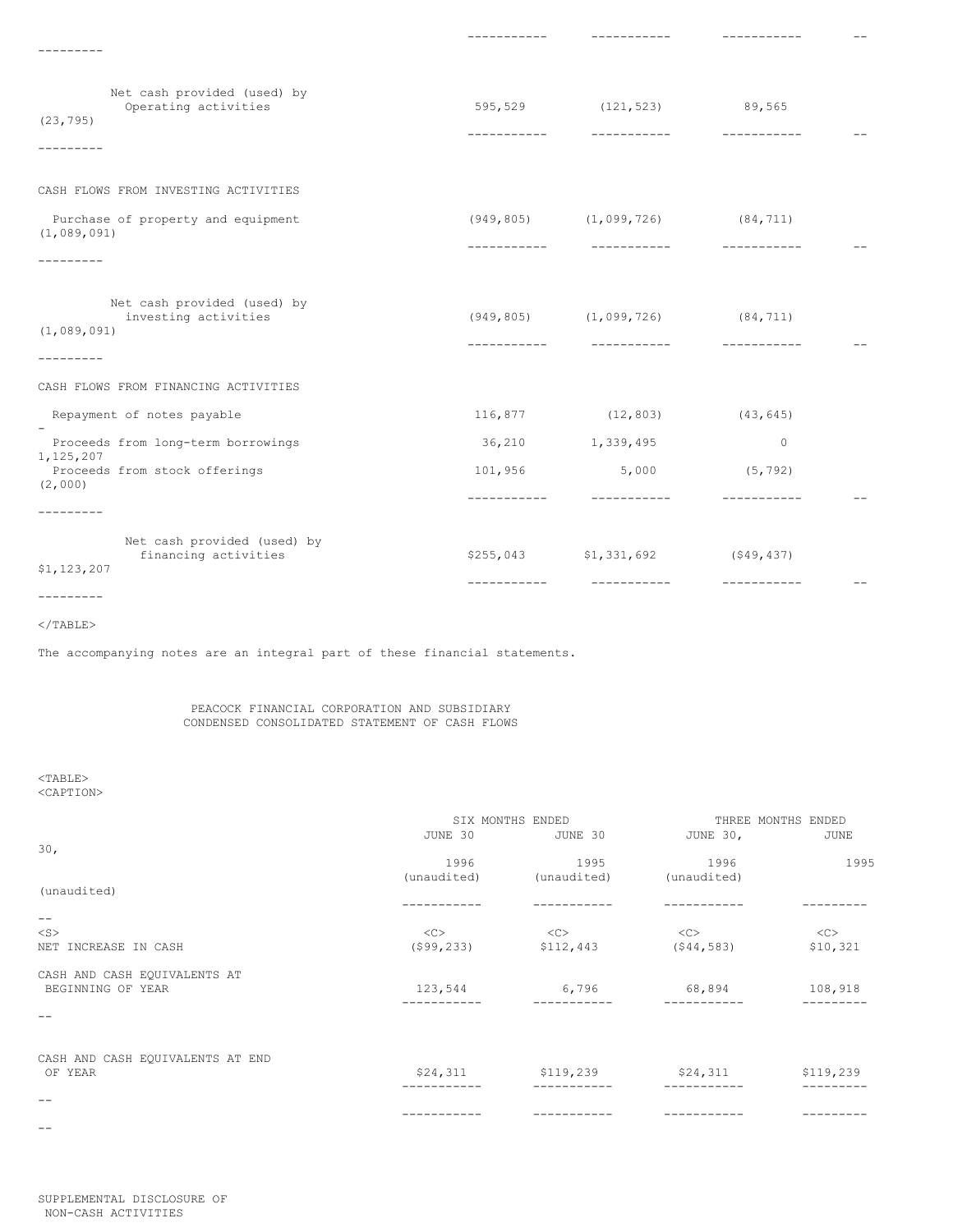| Common Stock issued for Notes Receivable<br>Common Stock issued for debt                                             | \$110,000<br>$\overline{\phantom{0}}$ | $\overline{\phantom{0}}$<br>$\overline{\phantom{0}}$ | 7,000     |           |
|----------------------------------------------------------------------------------------------------------------------|---------------------------------------|------------------------------------------------------|-----------|-----------|
| SUPPLEMENTAL DISCLOSURE OF CASH FLOW<br>INFORMATION<br>Interest paid, net of amount capitalized<br>Income taxes paid | \$323,462                             | \$274,531                                            | \$188,338 | \$141,275 |

The accompanying notes are an integral part of these financial statements.

### PEACOCK FINANCIAL CORPORATION NOTES TO CONDENSED CONSOLIDATED STATEMENTS QUARTER ENDED JUNE 30, 1996

#### NOTE 1: BASIS OF PRESENTATION

#### GENERAL

The accompanying unaudited financial statements have been prepared in accordance with the instructions to Form 10-Q. Therefore, they do not include all information and footnotes necessary for a complete presentation of financial position, results of operations, cash flows, and stockholders' equity in conformity with generally accepted accounting principles. The Company (formerly known as Connectivity and Technologies, Inc.), was formed on February 16, 1984. Except as disclosed herein, there has been no material change in the information disclosed in the notes to the financial statements included in the Company's Form 8-K filed on February 8, 1996. In the opinion of Management, all adjustments considered necessary for a fair presentation of the results of operations and financial position have been included and all such adjustments are of a normal recurring nature. Operating results for the quarter ended June 30, 1996, are not necessarily indicative of the results that can be expected for the year ended December 31, 1996.

### NOTE 2: STOCK SPLIT

At the Company's stockholder's meeting held on February 27, 1996, the stockholders approved a two hundred (200) share for one (1) share reverse split of the outstanding common shares from 215,000,000 to 1,075,000.

#### NOTE 3: REORGANIZATION

On March 27, 1996, an Acquisition Agreement and Plan of Reorganization, dated February 27, 1996, was signed by and between the Company and Peacock Financial Corporation ("Peacock") pursuant to which the Company acquired 100% of the assets of Peacock, subject to liabilities, in exchange for 7,767,702 shares of the Company's \$.001 par value common stock, constituting 78% of the 8,842,702 common shares of the Company outstanding after the transaction; and 672,300 par value \$.01 preferred shares of the Company. A true and correct copy of the Acquisition Agreement and Plan of Reorganization is included in the Company's Form 8-K filed on February 8, 1996.

9

#### SIGNATURES

Pursuant to the requirements of the Securities Exchange Act of 1934, the registrant has duly caused this report to be signed on its behalf by the undersigned thereunto duly authorized.

Signed

### PEACOCK FINANCIAL CORPORATION

/s/ Steven R. Peacock - ------------- -------------------------------------- Date **Steven R. Peacock** President and Chief Executive Officer

Signed /s/ Jo-Ann King - ------------- --------------------------------------

Secretary/Treasurer

Date Jo-Ann King